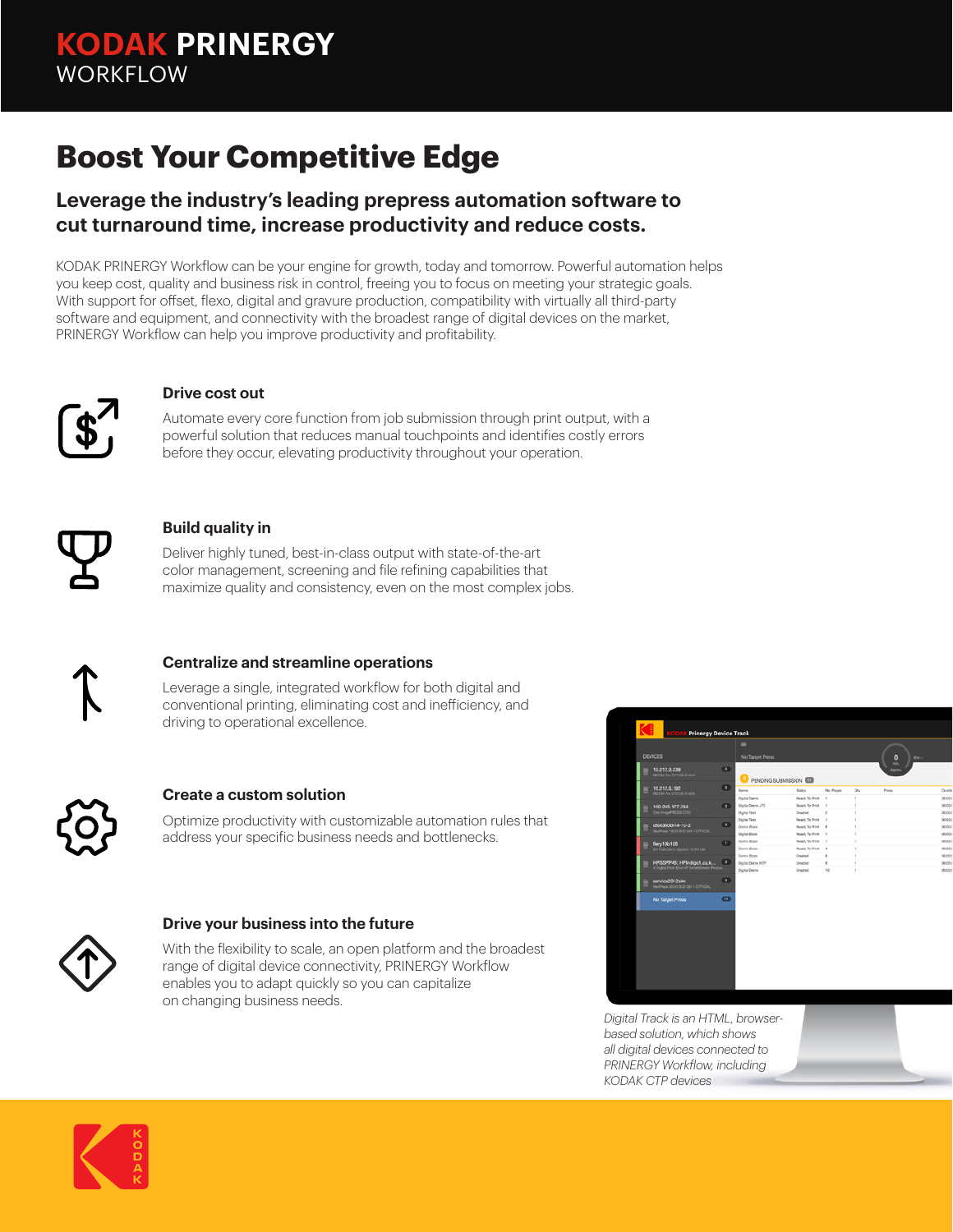## **Boost the profitability of your digital business**

One of the fundamental building blocks of a profitable digital print operation is flexible prepress automation that eliminates cost and inefficiency, and increases utilization without sacrificing quality.



#### **Increase productivity with Rules-Based Automation (RBA)**

This unique option of KODAK PRINERGY Workflow can be used to create automatic rules that replace nearly any manual event, business process, or print production step. A market-proven solution, RBA has been shown to drive a 10-20% increase in productivity with very basic rules — like automated preflight or auto-archiving — and to add 1-2% to profit margins.

#### **Improve profitability by reducing guesswork**

The Business Link option automates data exchange between PRINERGY Workflow and a wide range of MIS systems using JDF. Immediate access to production data enables automation of job setup tasks, improved inventory management and more efficient production processes.

#### **Output to almost any digital press**

Operational efficiency starts with centrally managed jobs going to a variety of digital presses. The Digital Press Management option supports output to devices from Kodak, Konica Minolta, Komori, Canon, Ricoh, Xerox, HP, and Landa, as well as to KODAK CREO Servers and EFI RIPs. An intuitive interface and powerful functions make it drag-and-drop easy to create, submit, manage and output jobs.

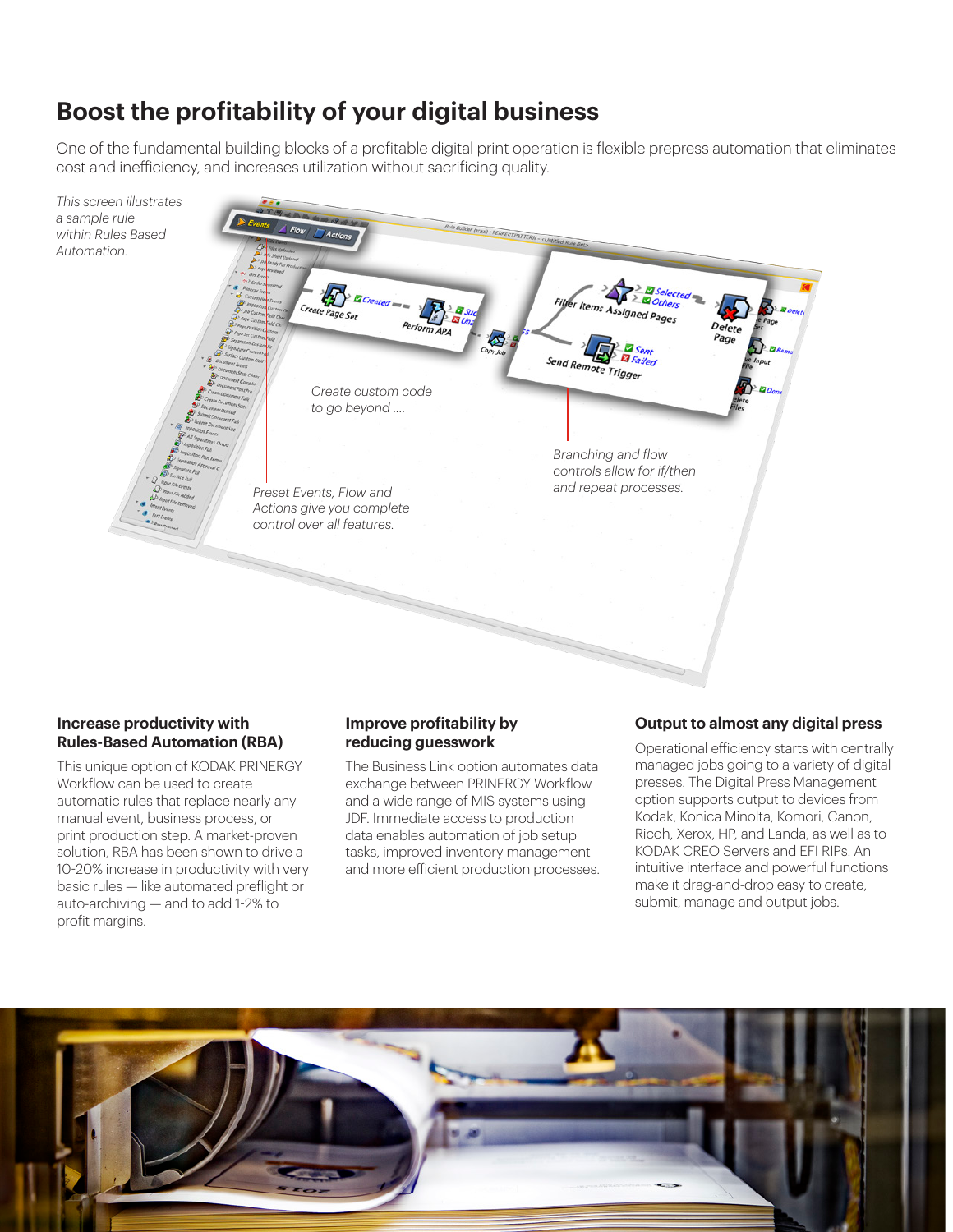### **Transform package printing's complexity into your advantage**

Controlling costs while maintaining brand standards for print quality and consistency is especially challenging in a market trending toward shorter runs, versioned content and increasingly complex designs. Kodak's integrated solutions can help.



#### **Reduce operating costs by automating press sheet layouts**

Generate complex press sheet layouts automatically with the Packaging Layout Automation option using either new or existing templates, or previously-used production layouts. Maximize media usage and drive accuracy and timesaving to new levels by eliminating redundant data entry.

Automate combination-run layouts with KODAK PANDORA Step-and-Repeat Software, reducing layout time, improving accuracy and minimizing waste.

#### **Improve quality with unique screening solutions**

Innovative screening technologies dramatically improve print quality, particularly in flexo applications. Award-winning KODAK DIGICAP Patterning applies micro-surface texturization to improve ink transfer efficiency and solid ink densities.

KODAK Advanced Screening Technology is a hybrid AM/FM technology that overcomes highlight and shadow reproduction limitations.

KODAK HYPERFLEX NX Imaging Software produces smaller, more stable dots, reproducing highlights more accurately and smoothing vignettes and transitions.

#### **Replace expensive spot colors with process inks**

Transform a library of spot colors into easy-to-manage digital libraries of 4-, 5-, 6-, or 7-color process recipes based on a print condition with the KODAK SPOTLESS Software option.